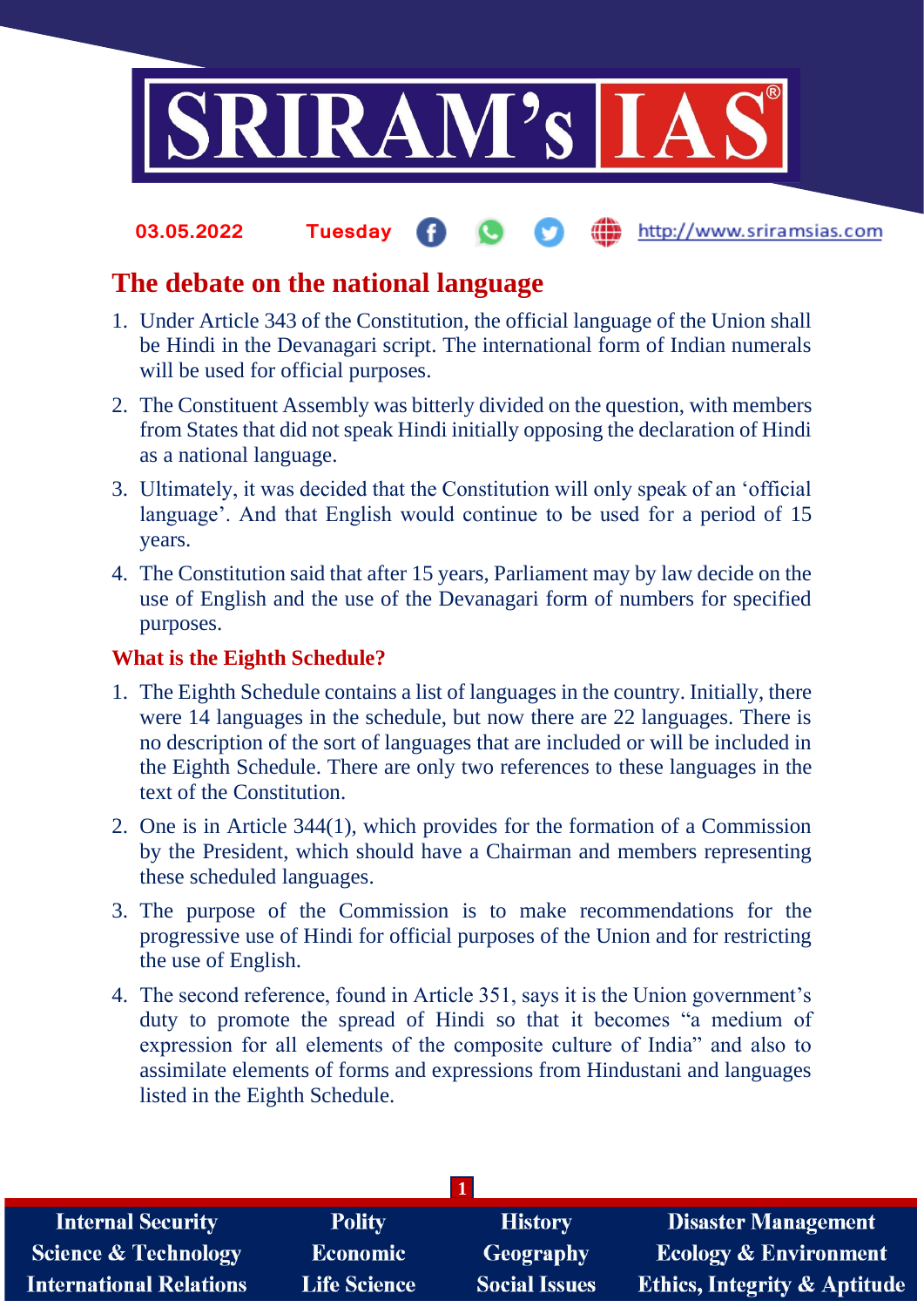

### the http://www.sriramsias.com **03.05.2022 Tuesday**

The Official Languages Act, 1963 was passed in anticipation of the expiry of the 15-year period during which the Constitution originally allowed the use of English for official purposes notwithstanding the expiry of the 15-year period.

## **What is the three-language formula?**

- 1. Since the 1960s, the Centre's education policy documents speak of teaching three languages — Hindi, English and one regional language in the Hindispeaking States, and Hindi, English and the official regional language in other States. In practice, however, only some States teach both their predominant language and Hindi, besides English.
- 2. In States where Hindi is the official language, a third language is rarely taught as a compulsory subject. Tamil Nadu has been steadfastly opposing the threelanguage formula and sticks to teaching Tamil and English. It argues that those who need to know Hindi can learn on their own.

# **Quasi-federalism**

Conscious effort on the part of the framers of the Constitution to ensure flexibility and accommodate diversity renders India's federalism an original form

## **Federal, quasi-federal or hybrid**

- 1. India consciously adopted a version of federalism that made the Union government and State governments interdependent on each other (latter more vis-a-vis the former) thereby violating the primal characteristic of a federal constitution i.e., autonomous spheres of authority for Union and State governments.
- 2. Similar other constitutional features include the size and composition of the Rajya Sabha akin to that of the Lok Sabha thereby favouring larger States;
- 3. Article 3 of the Indian Constitution allows the Union to alter the boundaries of a State without the latter's consent, emergency powers, and concurrent list subjects of the Seventh Schedule wherein the Union possesses more authority than the State barring a few exceptions.
- 4. India's centralised federal structure was not marked by the process of 'coming together' but was an outcome of 'holding together' and 'putting together'.

| <b>Internal Security</b>        | <b>Polity</b>       | <b>History</b>       | <b>Disaster Management</b>              |  |  |  |
|---------------------------------|---------------------|----------------------|-----------------------------------------|--|--|--|
| <b>Science &amp; Technology</b> | <b>Economic</b>     | <b>Geography</b>     | <b>Ecology &amp; Environment</b>        |  |  |  |
| <b>International Relations</b>  | <b>Life Science</b> | <b>Social Issues</b> | <b>Ethics, Integrity &amp; Aptitude</b> |  |  |  |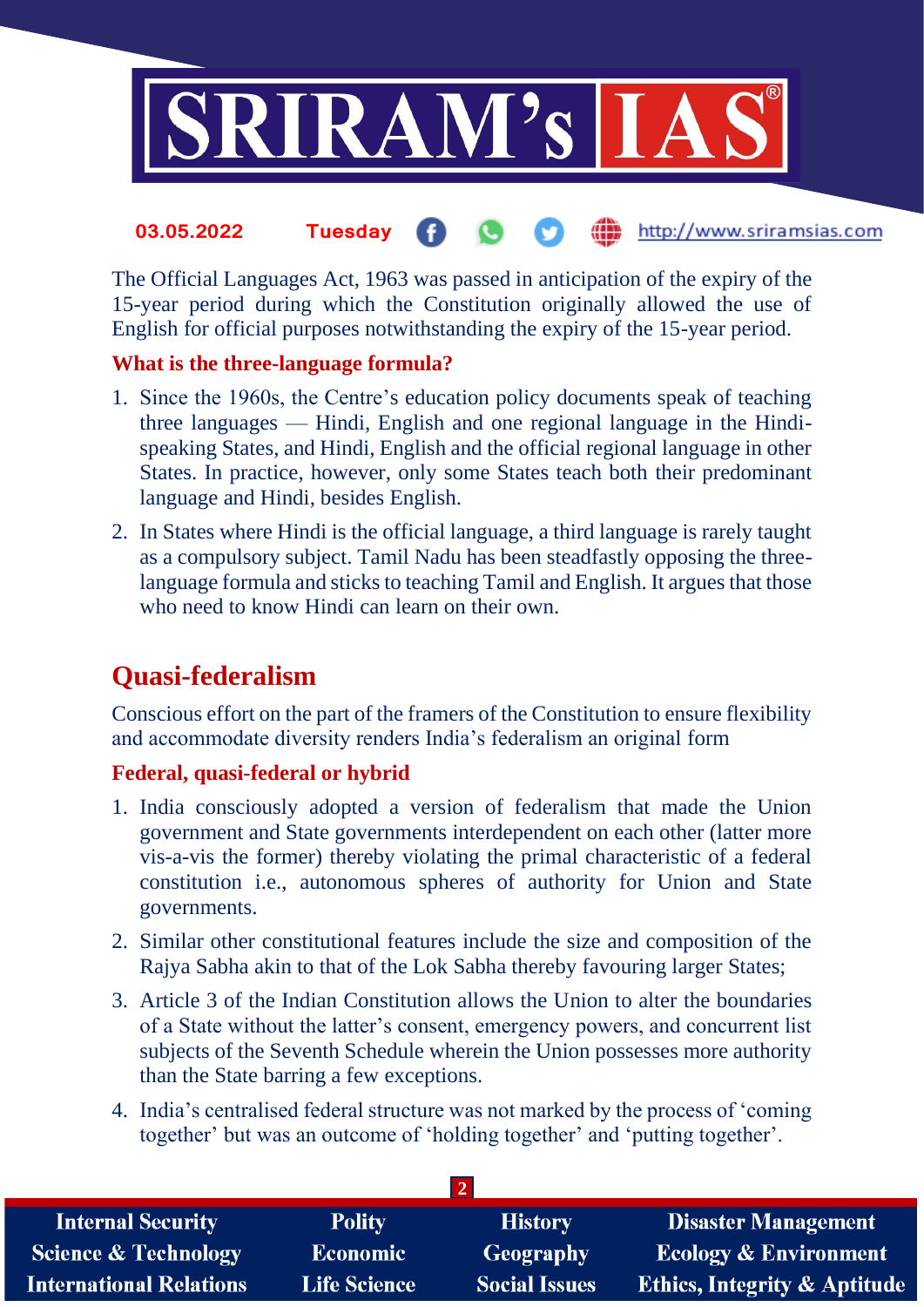

#### **fin** http://www.sriramsias.com **03.05.2022 Tuesday**

## **Observations on Indian federalism:**

- 1. Ambedkar called India's federation a Union as it was indestructible which is why the Constitution does not contain words related to federalism.
- 2. He also said that India's Constitution holds requisite flexibility to be federal and unitary on a need basis.
- 3. While the Supreme Court of India held that federalism was a part of the basic structure of the Indian Constitution in the S.R. Bommai vs Union of India case(1994), the Court also held that the Indian variant of federalism upholds a strong centre in the Kuldip Nayar vs Union of India case (2006).

## **A centralised federal structure**

- 1. There are four main reasons why India adopted a centralised federal structure. First was the partition of India and its concomitant concerns.
- 2. The second reason was to forge a national civic identity.
- 3. The third reason concerns the objective of building a welfare state and the final reason was to alleviate inter-regional economic inequality.

While the aforementioned reasons make a case for a centralised federal setup, the structure's effectiveness is solely dependent on the intent and objectives a government aims to achieve.

- For instance, Professor Louise Tillin observed that linguistic reorganisation would not have been possible if India followed a rigid or conventional federal system.
- In other words, the current form of federalism in the Indian context is largely a function of the intent of the government of the day and the objectives it seeks to achieve.
- The majoritarian tendencies prevalent today are subverting the unique and indigenised set-up into an asymmetrical one.
- Inter alia, delayed disbursal of resources and tax proceeds, bias towards electorally unfavourable States, evasion of accountability, blurring spheres of authority, weakening institutions, a proliferation of fissiparous political ideologies all signal the diminishing of India's plurality or regionalisation of

| <b>Internal Security</b>        | <b>Polity</b>       | <b>History</b>       | <b>Disaster Management</b>              |  |  |
|---------------------------------|---------------------|----------------------|-----------------------------------------|--|--|
| <b>Science &amp; Technology</b> | <b>Economic</b>     | <b>Geography</b>     | <b>Ecology &amp; Environment</b>        |  |  |
| <b>International Relations</b>  | <b>Life Science</b> | <b>Social Issues</b> | <b>Ethics, Integrity &amp; Aptitude</b> |  |  |